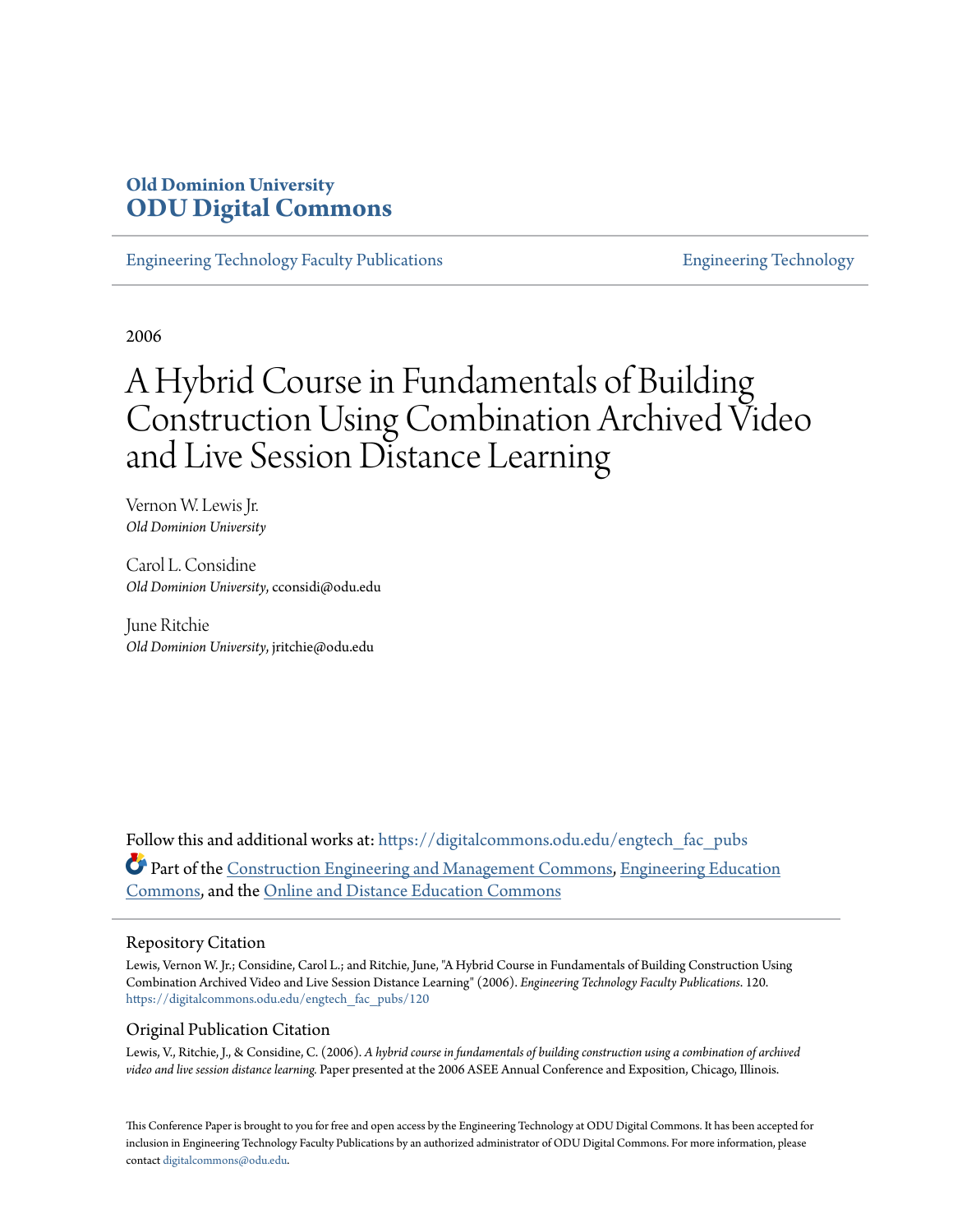## **2006-2187: A HYBRID COURSE IN FUNDAMENTALS OF BUILDING CONSTRUCTION USING A COMBINATION OF ARCHIVED VIDEO AND LIVE SESSION DISTANCE LEARNING**

## **Vernon Lewis, Old Dominion University**

Vernon W. Lewis, JR. P.E., Senior Lecturer, is Program Director of Civil Engineering Technology at Old Dominion University. He joined the faculty of Old Dominion University in January 1994. He has 30 years of professional experience in consulting, industry and forensic engineering and is registered in four states. His areas of expertise include structural design, contract documents and materials testing.

#### **June Ritchie, Old Dominion University**

June Ritchie is a Senior Instructional Designer and Instructor for the Center for Learning Technologies in the Old Dominion University Office of Distance Learning. She joined the staff of Old Dominion University in 1999.

#### **Carol Considine, Old Dominion University**

Carol L. Considine is an Associate Professor of Civil Engineering Technology at Old Dominion University. She joined the faculty of Old Dominion University in fall 1999. She has fifteen years of industrial experience in construction estimating and project management. She received her B.S. in Civil Engineering from Virginia Tech and her M.S. in Civil Engineering from the University of California at Berkeley.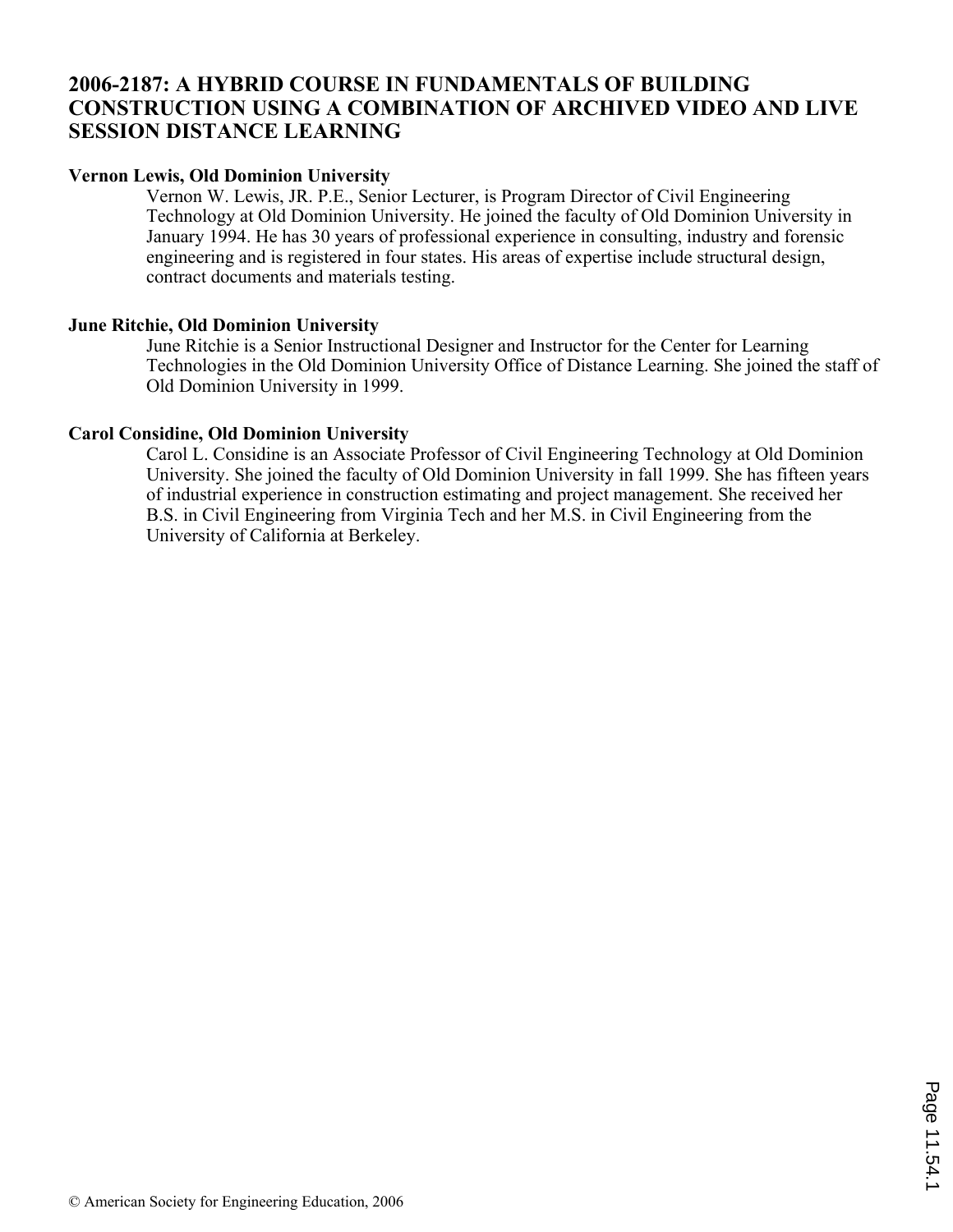# A Hybrid Course in Fundamentals of Building Construction using Combination Archived Video and Live Session Distance learning

Vernon W. Lewis, Jr., Carol L. Considine, Department of Engineering Technology June Ritchie, Center for Learning Technologies Old Dominion University Norfolk, Virginia

### **Abstract**

A course in the Fundamentals of Building Construction has been a curricular requirement of the Civil Engineering Technology Program (CET) since its inception. This course was taught traditionally as an on-campus class. Over the last ten years, the CET program has expanded to contain an extensive distance learning component, with at least half of the enrollment located off campus. The model for the typical distance-learning class is to meet for three hours, once a week, with a fully interactive (voice) live class.

In consideration of the demand of a growing distance learning system, it was decided to restructure this class into a hybrid class using archived video segments available online for student access through a distance learning system. A limitation of the system is that the fully live interactive courses require a separate classroom with special configuration at each remote site. Limitations on the number of the available classrooms at remote sites hinder the expansion of all programs. This change in format will permit a reduction in the time allocated to the live interactive component, with associated advantages and disadvantages for both the student and the system. This paper will discuss the presentation and organization of the hybrid class, the advantages and disadvantages of the approach and an assessment of the hybrid class outcomes compared o the fully interactive model.

#### Introduction

The Engineering Technology Program at Old Dominion University offers ABET accredited options in Civil, Electrical and Mechanical Engineering Technology. In recent years this offering has been expanded to include emphasis areas in Surveying/Geomatics, Computer Engineering Technology and Nuclear Engineering Technology, one each under the umbrella of the three original programs. The Civil Engineering Technology (CET) curriculum is one of the degreed programs that are offered through the Old Dominion University Distant Learning (TELETECHNET) system. This distance learning program is one of the largest degreed distance education programs in the United States. The university is committed to providing our distance learning students the same educational opportunities that are available to our on-site students.

Distant students typically earn an associate degree at their local community colleges and then attend Old Dominion University through the distance learning program (TELETECHNET) to earn their Baccalaureate degree in CET. The typical lecture courses are delivered in the synchronous mode and the students have great success in this manner.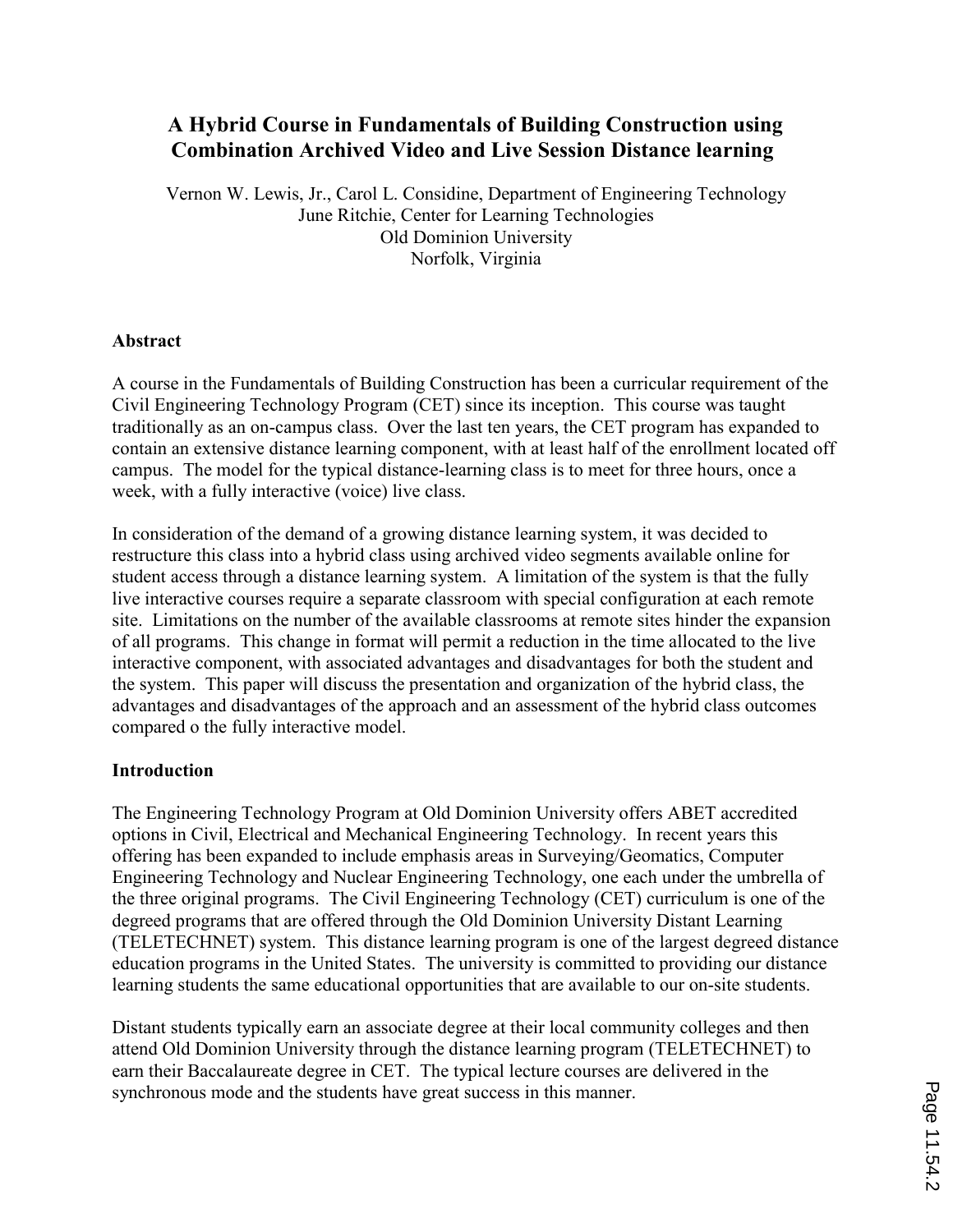A typical class meeting in TELETECHNET is for three hours and meets once a week. Exceptions exist, but most classes meet this model. In the summer of 2005, The Department of Engineering Technology was approached by the TELETECHNET administration and asked to share one of our three-hour slots with another department that did not require a full three-hour slot and wanted additional time between course meetings for review of written assignments and student feedback. The motivation for this change was not that the learning experience be enhanced, but that the student would receive an equal experience with a shorter real-time allocation of time and the released time could be used by another course, thus expanding the system. This effort was not considered by the faculty for only this one reason of time allocation. The Old Dominion University distance learning program has experienced success for several reasons, one of which is that the student-faculty classroom interaction is preserved at a distance, even though some students may be attending by synchronous streaming video. However, it has been determined that scheduling has become limited by the number of receive-site classrooms available at any one time (usually three classrooms) therefore limiting the number of classes that can be offered at one time. A proliferation of distance learning programs has become available recently, most of which do not have this limitation on classroom time. There are many instances where a web component has been added to instruction<sup>1, 2</sup>. To remain competitive in this environment and expand our offerings, TELETECHNET is exploring ways to increase their class offerings while maintaining the essence of the original operating mode.

It should be noted that the department has tried using hybrid instruction in the past without optimum results. It was concluded at that time that the subject matter was an important parameter in the decision to use this type of delivery. Classes that involve large amounts of mathematical analysis appear to be less suited to this method. This class in building materials did not involve intense mathematical analysis.

#### Presentation and Organization of the Class

The key elements of the class were lectures, a written synopsis of four industry journal articles, two tests, one final examination, and research paper on an assigned topic that included a presentation by the student via videotape.

The class was scheduled to meet for three hours on alternate weeks. During the time between class meetings, the students were assigned text readings and archived video segments to view covering the course lectures. These archived lectures were based on recorded lectures from the previous year. It is the practice of TELETECHNET to record the live televised class lectures to provide a record of the class transactions and to provide information for the improvement of faculty. Since the time period available for development of the new format did not permit the recording of new lectures, it was decided to use these previously recorded lectures. It should be noted that the lectures presented in this manner retain the flavor of the live classroom since during the lectures the faculty member responds to questions from students in the campus classroom. The lectures are and should not be an uninterrupted stream of conversation by the faculty<sup>3</sup>.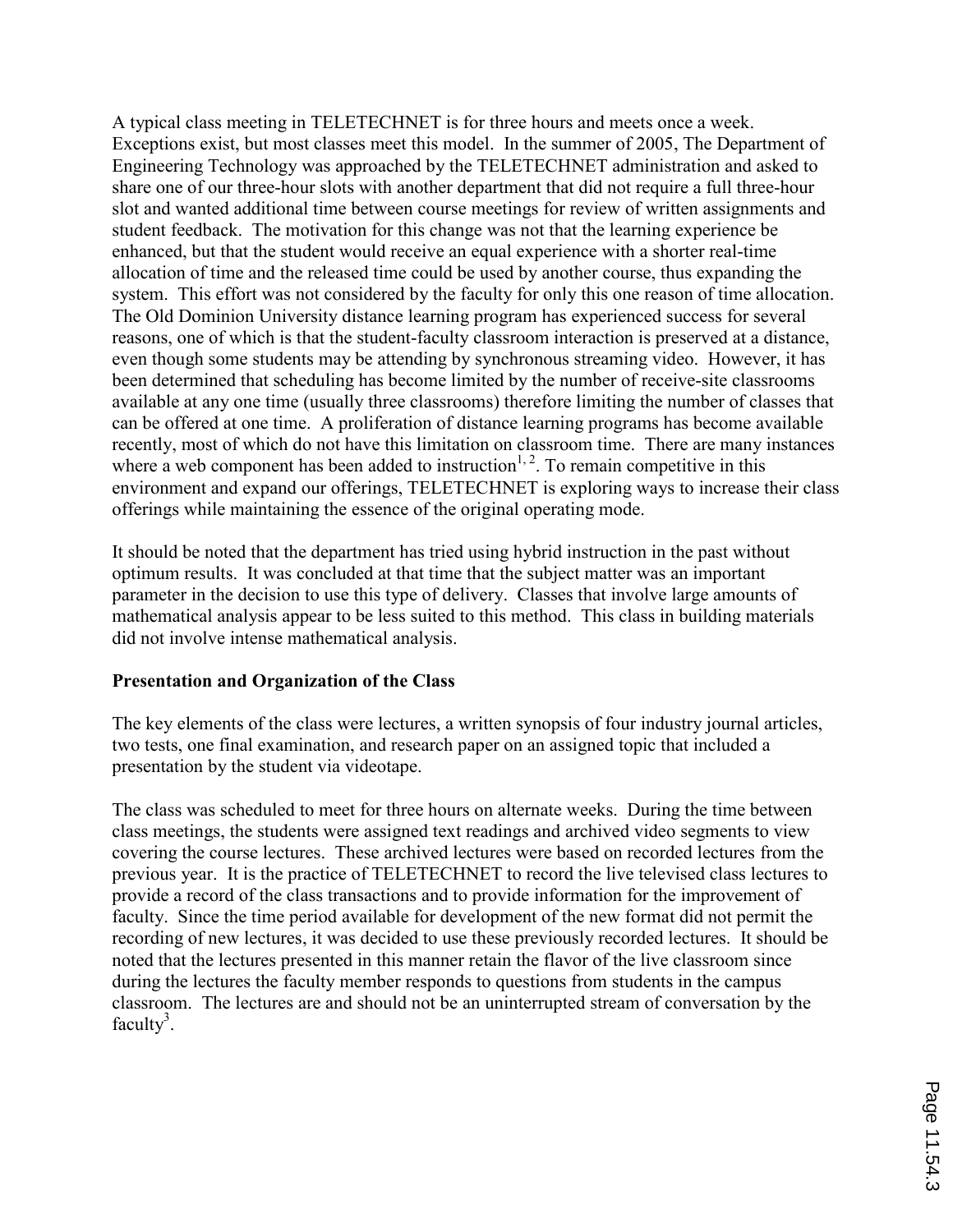In order to provide an incentive for the students to view the lectures, a brief quiz was assigned that was to be completed prior to the review session during the next live class meeting. The quizzes were structured to be learning experiences, rather than assessment tools, but were given a total of ten percent of the credit for the class in order to provide the aforementioned incentive to view the lectures. Our experience indicates that if there is some method of compelling students to participate in an exercise, they would be more likely to do so. Most of the credit for the class was allocated to test scores and other written and oral assignments. The formal assessment for the course was based on the results of proctored testing since it was felt that rigorous enforcement of academic honesty was not possible with the on-line testing method.

Busy students often put off doing work until the last minute. In this case, if a student failed to view the archived lectures in a timely fashion, they were likely to find insufficient time before testing to complete the viewing. The quizzes were taken on-line through the learning management system and the grades automatically recorded. An examination of the grades for these exercised indicates that most students participated in the quizzes.

When the student accesses the video archive the screen below is displayed. Links for the chapter segments are shown. The video for the 16 chapters covered were broken down into segments averaging about 12 minutes. There were a total of 107 segments. The number of segments in

| Blackboard Academic Suite - Microsoft Internet Explorer                                                                                                                                                                                                                              |                                                                                                                                                                                                                                                                                                                                                                                                                                                                                                                                     |                                                                                                                                                                                                                                                                                                                                                                                                                                                                                                                                                                        |                                                                                                                                                                                                                                                                                                                                               | $\mathbb{E}$                                                       |  |  |
|--------------------------------------------------------------------------------------------------------------------------------------------------------------------------------------------------------------------------------------------------------------------------------------|-------------------------------------------------------------------------------------------------------------------------------------------------------------------------------------------------------------------------------------------------------------------------------------------------------------------------------------------------------------------------------------------------------------------------------------------------------------------------------------------------------------------------------------|------------------------------------------------------------------------------------------------------------------------------------------------------------------------------------------------------------------------------------------------------------------------------------------------------------------------------------------------------------------------------------------------------------------------------------------------------------------------------------------------------------------------------------------------------------------------|-----------------------------------------------------------------------------------------------------------------------------------------------------------------------------------------------------------------------------------------------------------------------------------------------------------------------------------------------|--------------------------------------------------------------------|--|--|
| Favorites Tools Help<br>Edit<br>File<br>View                                                                                                                                                                                                                                         |                                                                                                                                                                                                                                                                                                                                                                                                                                                                                                                                     |                                                                                                                                                                                                                                                                                                                                                                                                                                                                                                                                                                        |                                                                                                                                                                                                                                                                                                                                               |                                                                    |  |  |
| e<br>×<br><b>Back</b>                                                                                                                                                                                                                                                                | ○ Search ☆ Favorites → 日 日 国 回 日 13                                                                                                                                                                                                                                                                                                                                                                                                                                                                                                 |                                                                                                                                                                                                                                                                                                                                                                                                                                                                                                                                                                        |                                                                                                                                                                                                                                                                                                                                               |                                                                    |  |  |
| Address <b>参 http://blackboard.odu.edu/webapps/portal/frameset.jsp?tab=courses&amp;url=/bin/common/course.pl?course_id=_83935_1</b>                                                                                                                                                  |                                                                                                                                                                                                                                                                                                                                                                                                                                                                                                                                     |                                                                                                                                                                                                                                                                                                                                                                                                                                                                                                                                                                        |                                                                                                                                                                                                                                                                                                                                               | $\vee$ $\rightarrow$ Go Links $\rightarrow$ $\oplus$ $\rightarrow$ |  |  |
| <b>Old PRIVERSITY</b><br><b>Blackboard</b><br>My Blackboard<br>Courses                                                                                                                                                                                                               |                                                                                                                                                                                                                                                                                                                                                                                                                                                                                                                                     | $\blacksquare$<br>ø<br>Home Help Logout                                                                                                                                                                                                                                                                                                                                                                                                                                                                                                                                |                                                                                                                                                                                                                                                                                                                                               |                                                                    |  |  |
| Announcements<br>Course<br><b>Information</b><br>Faculty<br><b>Information</b><br><b>Course</b><br><b>Documents</b><br><b>Student</b><br><b>Responsibilities</b>                                                                                                                     | <b>CET310 - Fundamentals of Building Construction - Selected Topics</b><br>The selected topics listed below were originally part of a televised version of CET 310 delivered<br>Fall Semester 2004. These topics are organized by chapter. Refer to the current course<br>schedule for the appropriate due date for viewing any of the lecture segments.<br>Technical Requirement: RealPlayer, Note: While you may elect to purchase a version of the<br>RealPlayer, the free Basic Player is adequate to complete your assignment. |                                                                                                                                                                                                                                                                                                                                                                                                                                                                                                                                                                        |                                                                                                                                                                                                                                                                                                                                               |                                                                    |  |  |
| Assignments<br>Quizzes<br>Communication<br>Grading<br><b>Discussion Board</b><br>Schedule<br><b>External Links</b><br><b>Tools</b><br><b>Tools</b><br><b>图 Communication</b><br><b>X</b> Course Tools<br><b>M</b> Course Map<br>Control Panel<br>C Refresh<br><b>(a)</b> Detail View | <b>Chapter 1</b><br>1. Steps in Building Design<br>2. Constraints on Building<br><b>Systems</b><br>3. Other Legal Restraints<br>4. Informational Resources<br>5.<br><b>Choosing Building</b><br>Systems<br>6. Review                                                                                                                                                                                                                                                                                                                | <b>Chapter 2</b><br><b>Foundations General 1</b><br>$\overline{2}$ .<br><b>Foundations General 2</b><br>3 <sup>1</sup><br><b>Foundations General 3</b><br>4.<br><b>Soil Definitions</b><br>5.<br><b>Subsurface Exploration</b><br><b>Excavation 1</b><br>6.<br>7.<br><b>Excavation 2</b><br>8.<br><b>Excavation 3</b><br>9.<br><b>Shallow Foundations</b><br><b>Deep Foundations 1</b><br>10 <sub>1</sub><br>11.<br><b>Deep Foundations 2</b><br>12.<br>Underpinning<br>13 <sup>13</sup><br><b>Retaining Walls</b><br>14. Waterproofing with<br>Drainage<br>15. Review | <b>Chapter 3</b><br>1. Parts of a Tree<br>2.<br>Sawing/Seasoning/Surfacing<br>3.<br><b>Wood Defects 1</b><br>4.<br><b>Wood Defects 2</b><br>5.<br><b>Strength</b><br>6.<br><b>Dimensions and Panels</b><br>7. Grade Stamps and<br><b>Lumber Treatment</b><br>8. Wood Fasteners<br>9. Manufactured Building<br><b>Components</b><br>10. Review |                                                                    |  |  |
|                                                                                                                                                                                                                                                                                      | <b>Chapter 4</b><br><b>History and Code</b>                                                                                                                                                                                                                                                                                                                                                                                                                                                                                         | <b>Chapter 5</b><br><b>Characteristics</b>                                                                                                                                                                                                                                                                                                                                                                                                                                                                                                                             | <b>Chapter 6</b><br><b>Roof Details</b><br>$\mathbf{1}$                                                                                                                                                                                                                                                                                       |                                                                    |  |  |
| <b>e</b> Powered by Blackboard<br><b>M</b> Internet                                                                                                                                                                                                                                  |                                                                                                                                                                                                                                                                                                                                                                                                                                                                                                                                     |                                                                                                                                                                                                                                                                                                                                                                                                                                                                                                                                                                        |                                                                                                                                                                                                                                                                                                                                               |                                                                    |  |  |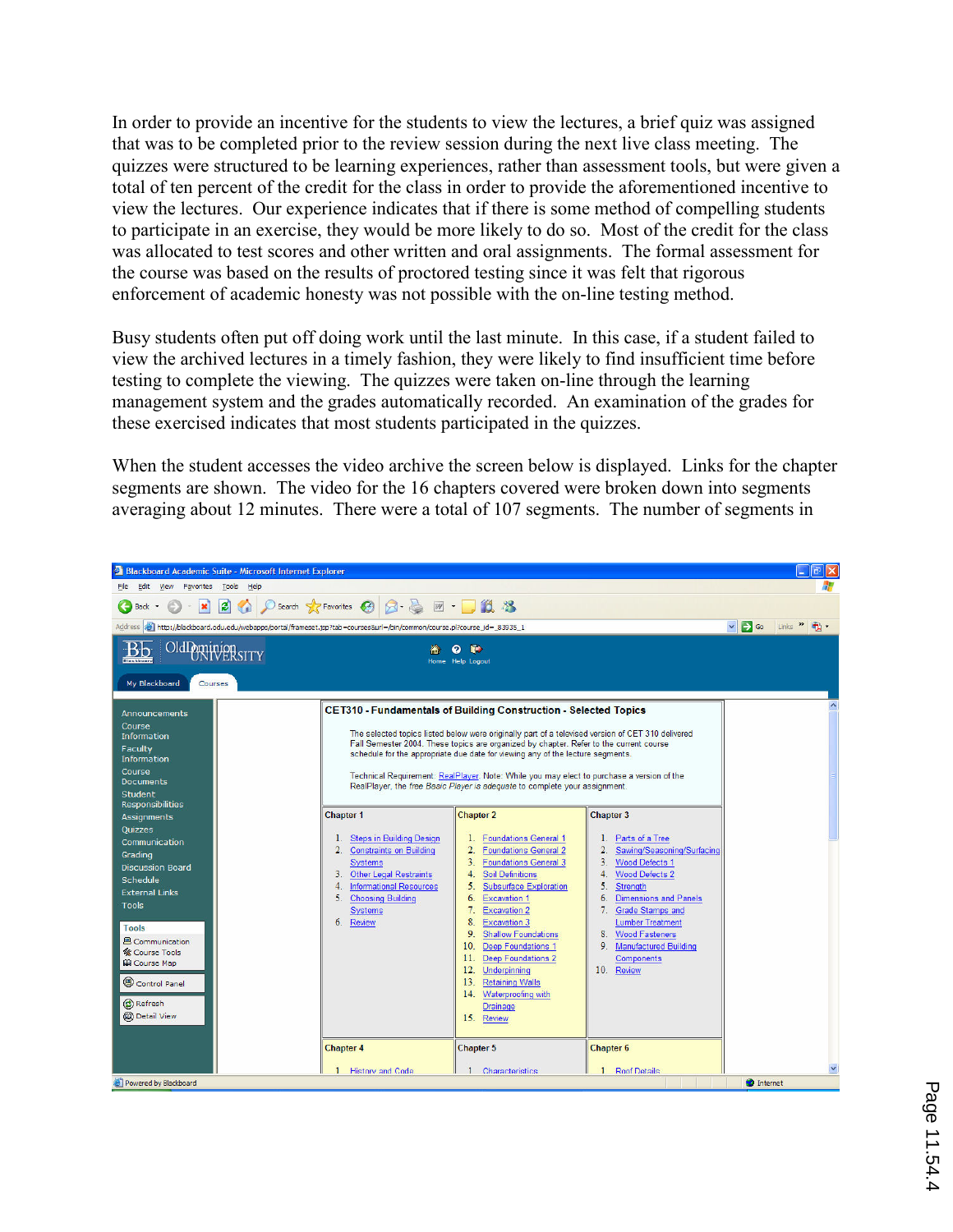Each chapter varied in proportion to the amount of material covered in each chapter, with some chapters being much longer than others. The total archived video viewing time was about 1300 minutes. The live interactive portion of the class was 150 minutes for each of the seven biweekly meetings. During the interactive portions topics were reviewed, questions asked, tests taken and student presentations given. Summarizing the time issues discussed in this paragraph, the students were actually engaged for a total of 2350 minutes for the entire class. This is about 250 minutes (a little more than four hours) longer than the students in the normal class lecture time.

A course pack of PowerPoint slides used in the lectures was prepared for each text chapter. These slides and other information used such as charts and diagrams provided by the faculty were posted in the learning management system for student use. A test/examination review guide for tests and examinations was posted prior to each test.

In order to view the lectures, a high-speed internet connection was required. One concern with this process was the availability of this high-speed connection for students, most of whom were located off-campus. However, of the 75 students enrolled, only one student presented a concern, but followed the concern with a statement that his employer had agreed to allow him to use his company's resources. No other concerns or complaints from students were expressed during the entire semester.

## The Role of the Center for Learning Technologies.

Although using archived video may seem like a very easy approach, it was not. Each lecture had to be reviewed to edit out material not pertaining to the lecture itself, such a discussion of class performance on assignments, questions and answers not related directly to the discussion at hand and other miscellaneous material. A log of each archived lecture was prepared indicating the time to start and stop each lecture component and key words spoken at each juncture.

The ODU Center for Learning Technologies (CLT) then edited the lecture components into topical segments. Each text chapter has multiple segments (up to 15) and if any segment became too long it was broken into two parts of no more than about 20 minutes. Segmenting the lectures provided an opportunity for incremental viewing and permitted easy access to the segments by topic for review.

In addition the Center for learning Technologies posted the quizzes and assisted with learning management system administration. The department of Engineering Technology acknowledges the contribution of the Center to the success of this endeavor and to the overall success of the distance learning components of the CET program.

#### The Advantages of a Hybrid Course

It has been demonstrated that the optimum time of day for student learning varies with students. This approach allows the student to obtain the lecture at his or her optimum time. Many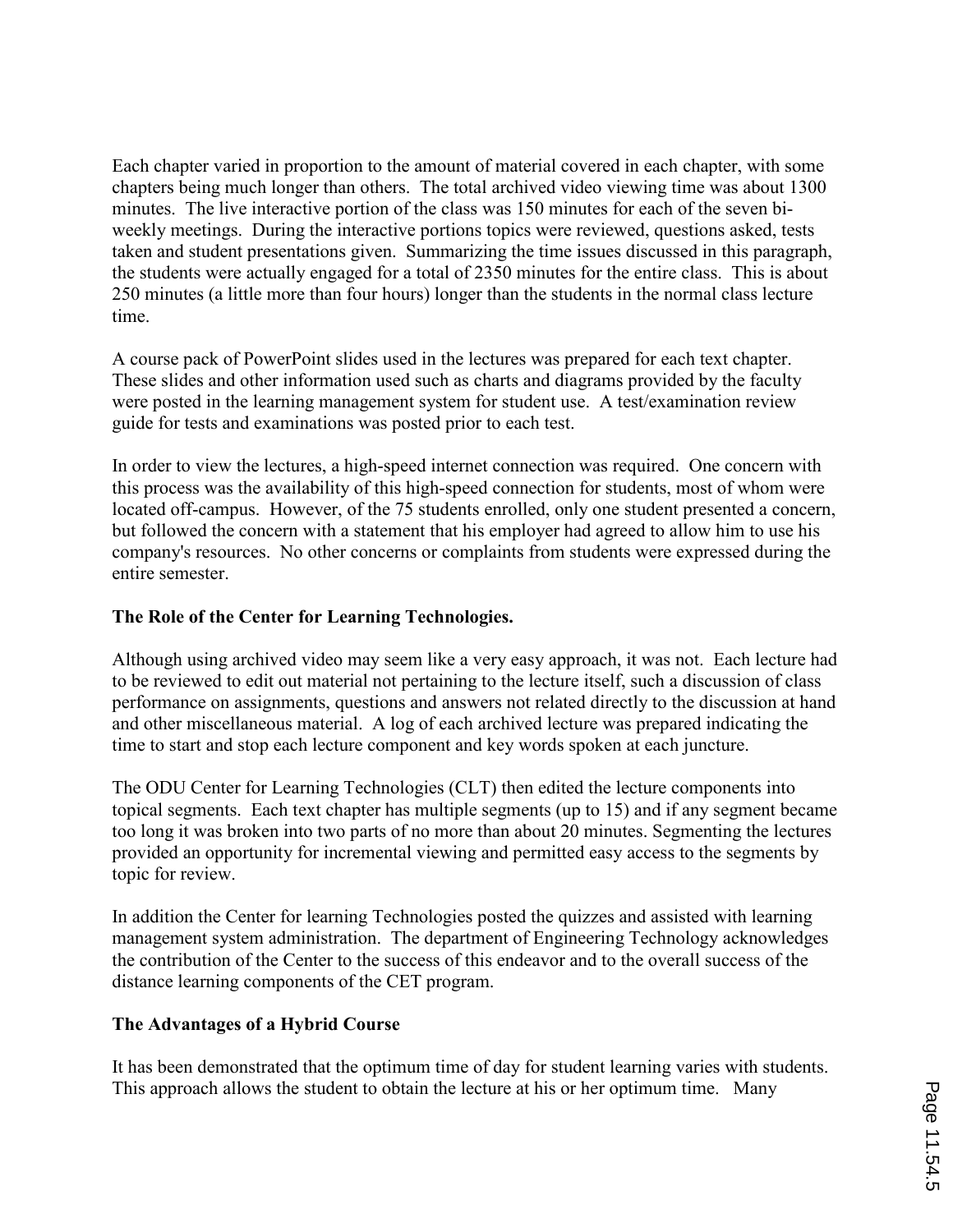distance learning students are employed and often have class scheduling difficulties with employers. In fact, one of the original reasons for the establishment of the distance learning program was to make classes available to those that could not travel for full-time educational activities. The hybrid class does not completely solve this problem, but it eliminates half of the potential scheduling problems.

If a person travels for business, he can view the lectures in any location where a high-speed connection is available. Our observation is that this capacity is often available and is constantly becoming more so. Also, most of the TELETECHNET remote sites are located within one hour of students. Based on student comments, it is our observation that many often drive at least this far to attend classes. With the increasing cost of fuel, decreasing driving time to the remote site classrooms is becoming a valid concern.

## Disadvantages of a Hybrid Course

Another aspect of TELETECHNET is the increasing attendance by video streaming students. These students regularly attend the live class sessions by streaming video, delivered over the Internet. Our undocumented observation is that these students usually fit into one of two categories: They are diligent and successful, or they do not possess the discipline to work independently without direct faculty guidance. Most video streaming students do not fall into the "average performing student" category. A concern is that the hybrid mode may produce the same results, but as of this time an analysis of this issue has not been made. Certainly these students still have direct faculty guidance, although it is not as intensive as received by the typical TELETECHNET student.

A manifestation of this problem is that with a two-week space between classes, it is relatively easy to put off viewing of the archived video until it is too late, The live sessions include a review of the material covered on the assigned lectures, with an emphasis on topics that have proven more difficult with past classes. If the student has not viewed the lecture, this review becomes meaningless.

## Assessment of Student Performance

An assessment of the course objectives was made and the results shown in Table 1 below. The assessment was based on the final comprehensive examination. The examination was multiple choice and questions grouped by course objective. The results are shown in the table below. A comparison is made with the fall 2001 class, which was offered in the traditional lecture mode with the fall 2005 hybrid class.

The result indicates that the student performance was similar in the two classes. With the exception of objective one, the results are not statistically significant. If Objective one is not considered, the average overall is almost equal (68.0 for 2001 versus 67.8 for 2005). An examination of the final examination indicates that only four questions were on the examination in 2005. This small number of questions is not sufficient to adequately judge knowledge of a single objective.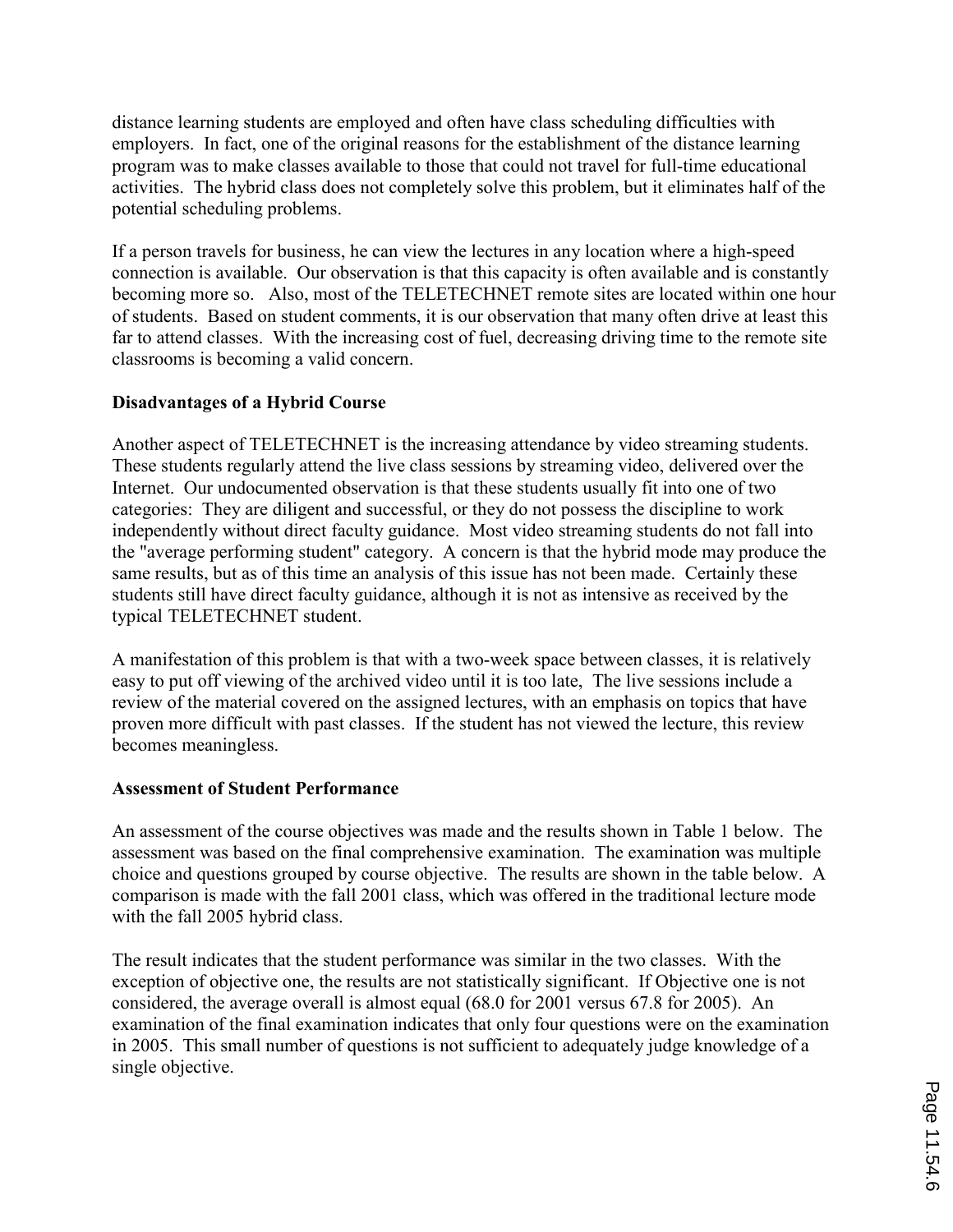| α | ۱nı | K |  |
|---|-----|---|--|
|   |     |   |  |

| Objective<br># | Objective                                                                                                  | <b>Fall 2001</b><br>Results $(\% )$ | <b>Fall 2005</b><br>Results $(\% )$ |
|----------------|------------------------------------------------------------------------------------------------------------|-------------------------------------|-------------------------------------|
| 1              | Introduce shallow and deep foundation<br>building systems and geotechnical<br>investigations               | 80.7                                | 56.6                                |
| $\overline{2}$ | Introduce concrete building systems                                                                        | 68.7                                | 61.6                                |
| 3              | Introduce steel building systems                                                                           | 53.6                                | 62.7                                |
| $\overline{4}$ | Introduce wood building systems                                                                            | 77.4                                | 67.6                                |
| 5              | Introduce masonry building systems                                                                         | 57.5                                | 60.6                                |
| 6              | Introduce waterproofing systems                                                                            | 70.7                                | 70.0                                |
| 7              | Introduce doors and windows                                                                                | 82.5                                | 81.7                                |
| 8              | Introduce finishes and vendor-supplied<br>systems such as glass curtain walls, precast<br>concrete systems | 65.6                                | 70.0                                |

#### Review or Student Evaluations for the Course

Old Dominion University seeks student evaluations of courses in the fall and spring semesters. The values for the overall effectiveness of the course were compared for the fall of 2004, the semester in which the video archive was recorded, and the fall of 2005, when the video archive was incorporated to create a hybrid class. It was found that the value for fall of 2005 was 4.56 on a scale of 1 to 5. For the fall of 2004, the value was 5.12 on a scale of 1 to 6. The scale was changed after the first evaluation, but the overall effectiveness question was retained. Adjusting for the different scales, the evaluation for fall 2005 hybrid class was about seven percent higher than that the evaluation for the fall 2004 course.

Written comments were also recorded. Frequently mentioned positive issues included the use of the course management system, the relevance of the quizzes, the accessibility of the course material on-line, and having the ability to review the archived lectures after the original viewing but just prior to tests and the final examination. Less than favorable comments included not being able to ask questions live during the lectures and that the videos were too long. We would point out that the students had the opportunity to ask questions during the review sessions, but concur that some questions may be forgotten or lose their context if not asked immediately during the lectures. Overall, the review comments were very favorable.